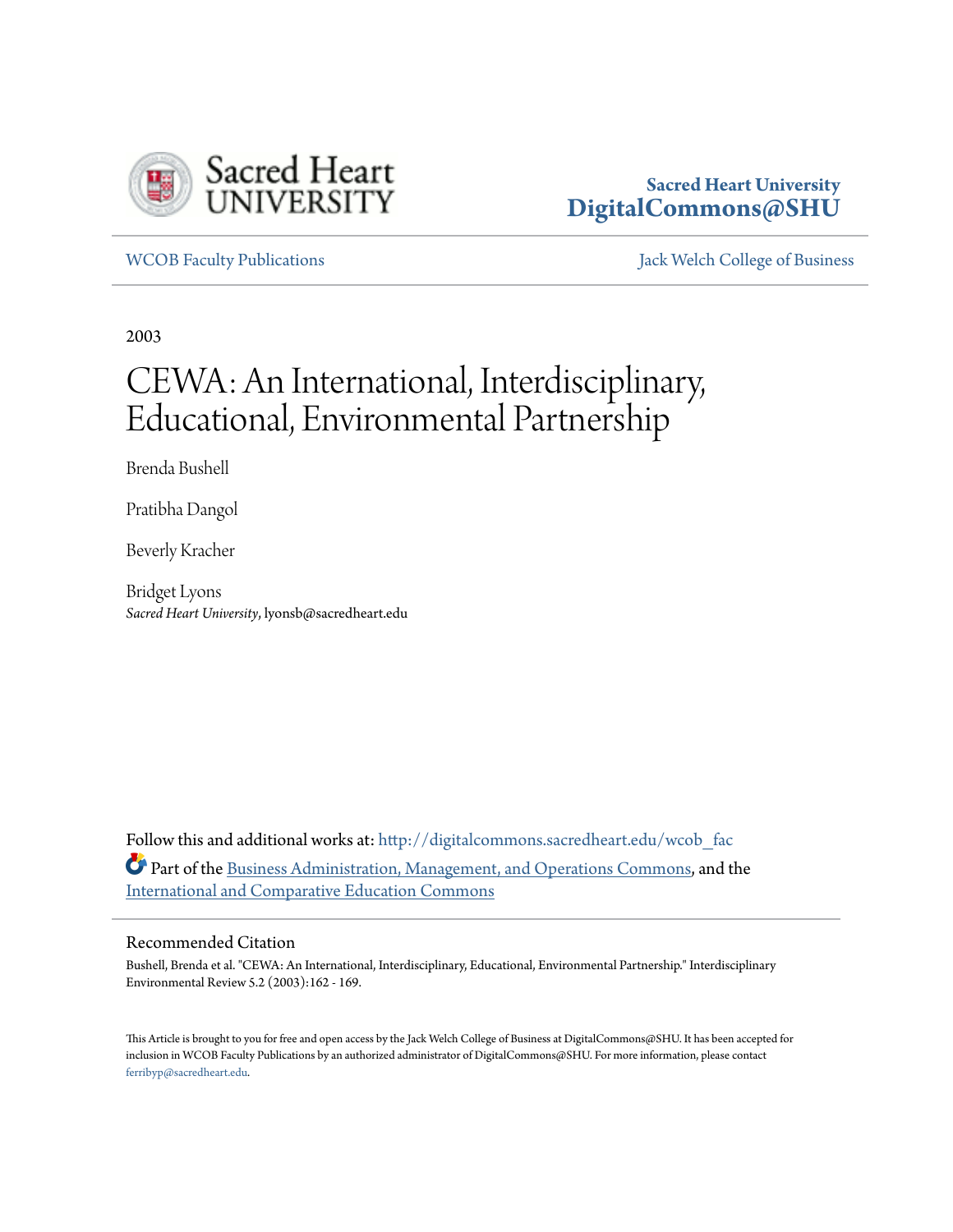# **CEWA : A n International , Interdisciplinary , Educational ,**  *Environmental Partnership*

*Brenda Bushell*  Musashi Institute of Technology, Japan

*Pratibha Dangol*  Ujjwal Shishu Niketan High School, Nepal

> *Beverly Kracher*  Creighton University, USA

*Bridget Lyons*  Sacred Heart University, USA

# ABSTRACT

*This chapter reports the international, interdisciplinary partnership that supports the Creative and Educational Welfare Affiliation (CEWA). We begin by describing CEWA, its various projects, and the genesis of the partnership that supports the CEWA card project. We describe the first year's achievements as well as the difficulties with the CEWA card project. We conclude with recommendations for how to create successful international, interdisciplinary educational partnerships.* 

# INTRODUCTION

To overcome global development challenges, i.e., fighting poverty, illiteracy, and environmental degradation, and upholding human rights and equality, an increasing number of Non-Government Organizations (NGOs) and volunteer groups have positioned themselves within the developing world over the past several decades. Although these organizations and groups differ with respect to goals and project initiatives, their basic strengths include ability to reach the poor, promotion of local participation, provision of low-cost services, use of adaptive and innovative technology, and ability to maintain an independent status (Tendler 1998). While these aspects are highly valued, NGOs and volunteer groups have been criticized for their insensitivity of the local culture, the lack of sustainability of their functioning, and their top-down approach in project planning and implementation (Poikolainen 1999). The common challenge is how to best nurture development in this time of "development co-operation." This means not merely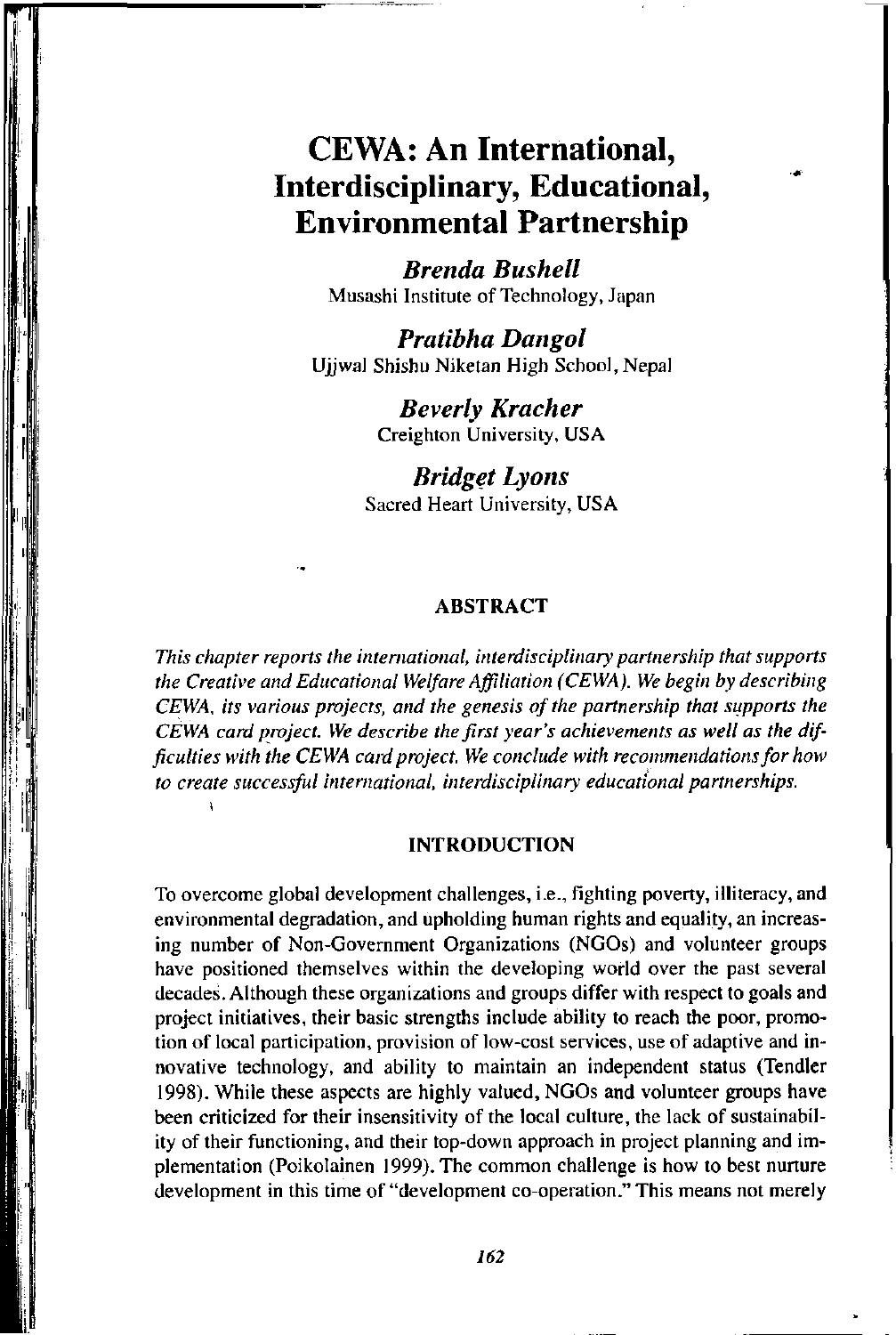reaching out to those in need at the grassroots level, but reaching out in a qualitative manner.

This chapter reports on the creation of an international project directed at empowering rural young people in Nepal. The project represents a model for other volunteer groups who are motivated to work at the grassroots level. It also illustrates the importance of mutual cooperation in project design and implementation, and the benefits of embracing one another's culture.

The card project, the impetus for the international partnership described in this chapter, involves the production of Nepali student hand-painted cards sold by U.S. students. The project is supported by ah international, interdisciplinary partnership whose mission is to prepare young people to become respectful environmental citizens. The card project is one attempt to sustain the Creative and Educational Welfare Affiliation (CEWA).

We begin by describing CEWA, its various projects, and the genesis of the partnership that supports the CEWA card project. We describe the first year's achievements as well as the difficulties with the CEWA card project. We conclude with recommendations for how to create successful international, interdisciplinary educational partnerships.

# **WHAT IS** CEWA?

Founded in September 2001, Creative and Educational Welfare Affiliation (CEWA) is an officially registered educational outreach group, created to meet the social and educational needs of young people in Hetauda, Nepal, a town located approximately 200 kilometers southwest of the capital, Kathmandu. From the enthusiasm of six young teachers who envisaged the organization, CEWA has grown to include a student club consisting of approximately 30 high school students from four public and private high schools in the Hetauda area. With the belief that education should provide an environment where all people can groom themselves to become better human beings, the organization is open to all young people, regardless of caste, ethnicity, or gender. Both the teachers' association and the students' club of CEWA are committed to creating a world which they believe should be ".. . a peaceful world, one which is intellectually stimulating and rich in experiences." The main objectives of CEWA are to:

- Provide education and support for the overall development of students in Hetauda.
- Give students understanding about the importance of working together for the benefit of society.
- Raise awareness about social, political, environmental, health, and educational issues in the community.
- Develop a feeling of international understanding, peace, and cooperation among the club members.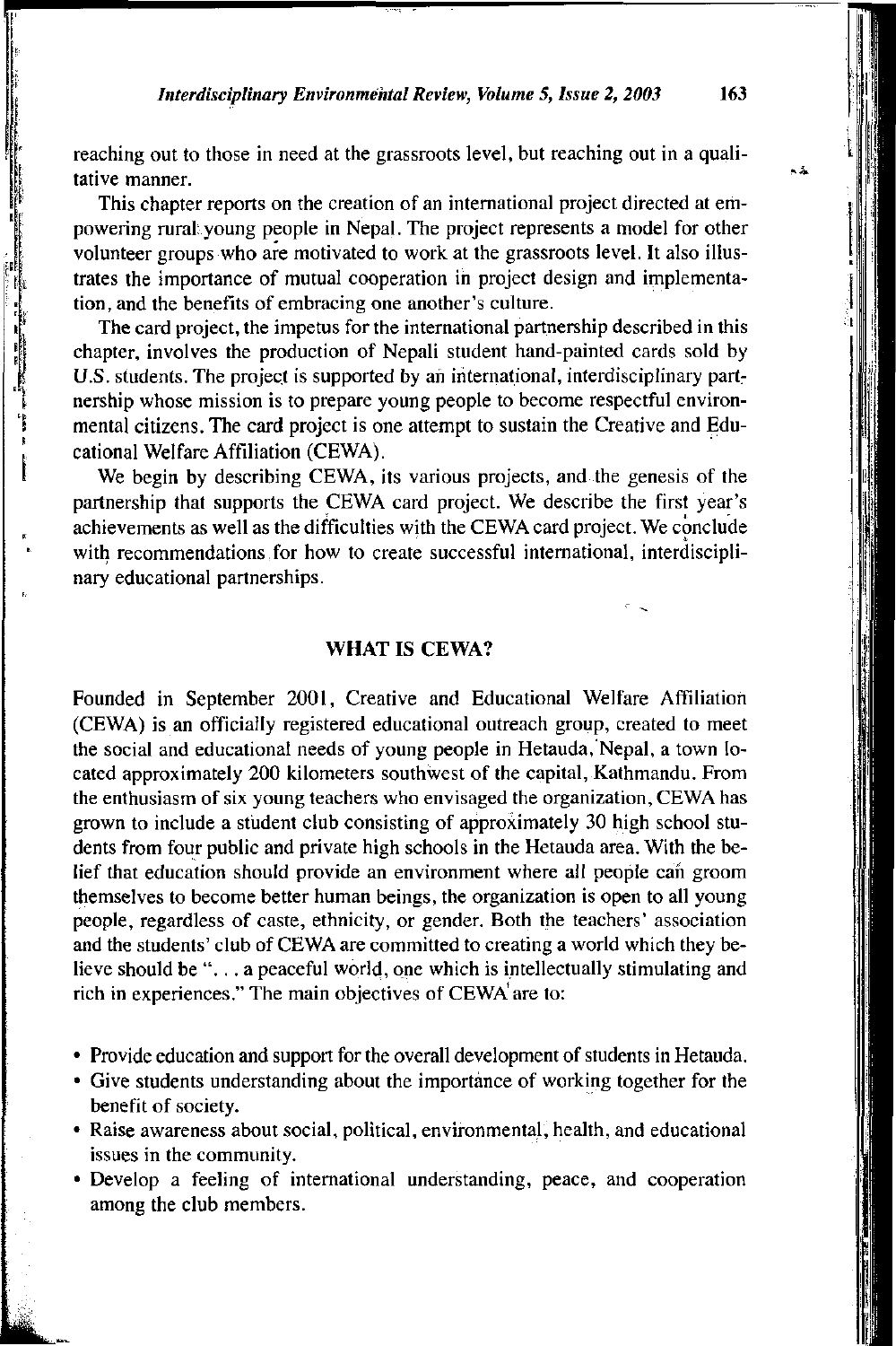# **WHY CEWA?**

Out of every 1,000 children born each year in Nepal, on average 700 enter grade one, 70 reach grade 10, and 14 pass the School Leaving Certificate (SLC), which is equivalent to grade 12 in the United States. The majority of children in Nepal about 80 percent—study in free government-run schools. But over the past five years, only 20 percent of students from these public institutions have passed the SLC. Results from the past two years have become even more dismal, with less than 10 percent passing from government-run schools. As discouraging as these statistics are, they are further compounded by the fact that the SLC system is not designed to provide practical life skills to students, but to "test" their rote-memory skills. It is the frustration with this lack of educational ethos that has prompted organizations like CEWA to " inject" teaching and learning activities into the community that are crucial for the,human development of Nepali youth. In particular, CEWA focuses on ways to improve the quality of life both within the school environment and within the Hetauda community. Two ways in which this has been achieved are programs that support the very poor children in the community, and projects that revolve around community improvement in relation to the natural environment.

# **ESTABLISHING THE PARTNERSHIP**

Interest in the town of Hetauda was generated partly by the community green space created in the market and retail areas of the town. Lining each side of the two commercial streets in Hetauda is khair *{Acacia catechu),* trees native to the local area. This "green" retail area, adopted by the town merchants, made an impression on Brenda Bushell, who was doing fieldwork on conservation management in Nepal in 2001. Although the value of the natural environment is highly regarded in advanced economies, it comes at a great cost to those who depend on it for their very livelihood in countries like Nepal, where much of the energy for cooking and heating originates from the forests in and around the towns and villages. Considerable research suggests that exposure to managed "green" environments can enhance human effectiveness in less prosperous areas of towns and cities in advanced nations (Kaplan 1895). Could this be the reason for the greening of Hetauda? Through time spent in the town, Bushell discovered a strong community business group as the active force behind the greening efforts. Pooling their meager earnings, the local businesspeople had transformed the two dusty market streets into inviting green zones with trees and shrubs. The purpose was to enhance the market stalls, bring a sense of well-being to the town center, and cut down on dust and other forms of pollution.

Upon further investigation into the kinds of environmental projects going on in the town, Bushell found that a number of both private and public schools once had active "eco-clubs," but as educational funding was directed elsewhere, these clubs ceased to exist. Judging from the amount of refuse, the general state of the school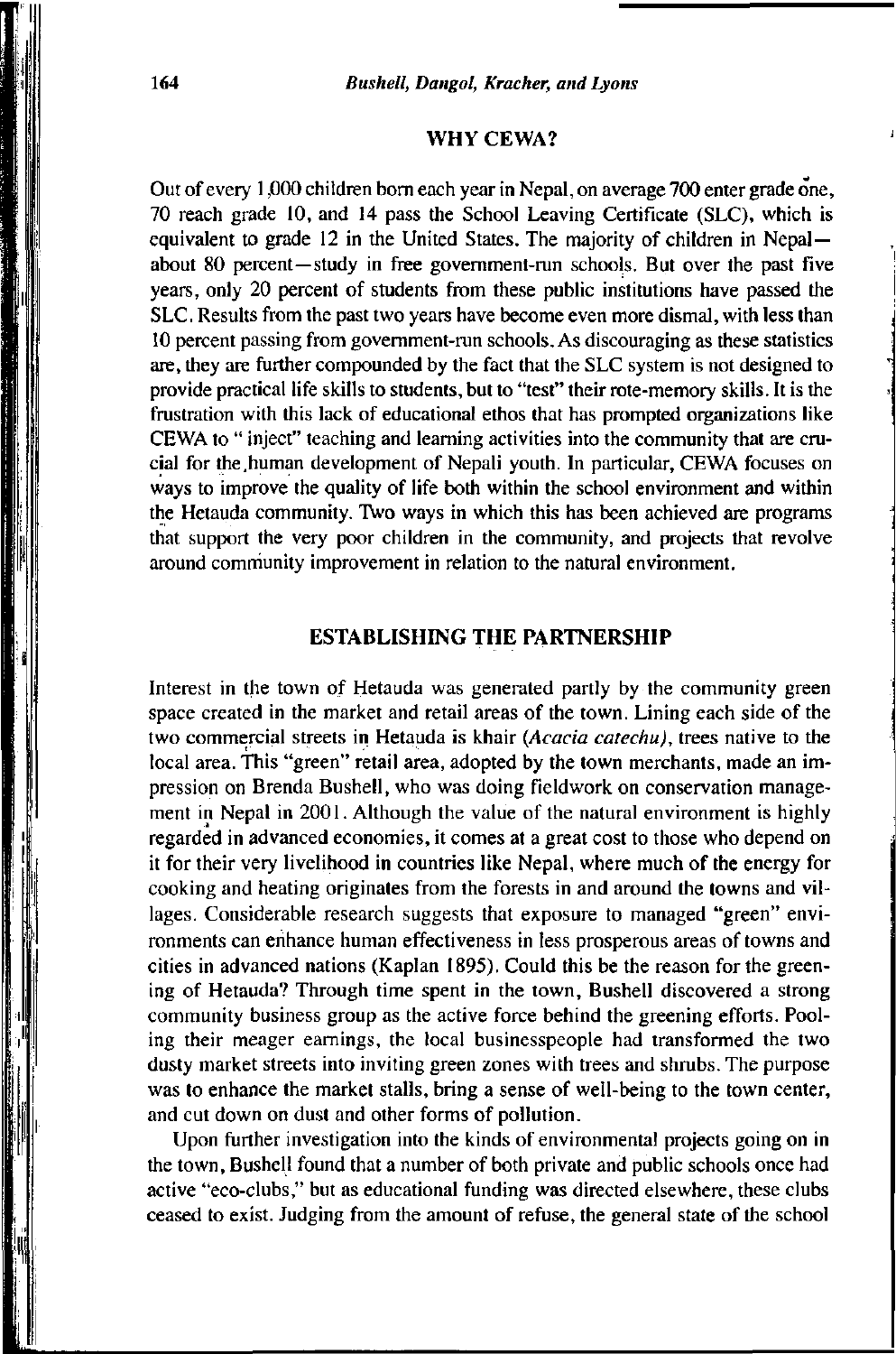k ׇ֧֧֧֦֧֦֧֦֧֦֧֦֧֦֧֦֧֦֧֦֧֦֧֦֧֦֕֟֓֕֓֕֓֕֓֕֓֕֓֕֓֝֬֝֬֓<br>֧֧֧֧֧֧֠֩֝֬֘

**Contract Contract** 

 $\mathbf{t}$  $\mathbf{k}$ 

**Maritime** 

p

grounds, and the conditions of public sanitation in the schools Bushell visited, it was obvious some support system was needed. Talking with several of the teachers, they too agreed on the need for activities emphasizing environmental awareness within the schools: it was exactly one year later, under the leadership of CEWA students, that this need was addressed. In collaboration with Japanese students from Bushell's environmental studies research class, CEWA students drafted a proposal for reactivating the school eco-clubs as well as extending their activities into the community. Informed by the eco-management model Bushell's Japanese students outlined, CEWA students are now adapting the model to address their schools' environmental needs, and with the earnings from the card project, they are in a better position to make a positive impact on the environment of their schools.

# **INSPIRATION FOR THE CEWA CARD PROJECT**

CEWA has organized and conducted various projects over the past two years, ranging from essay-writing competitions to practical workshops on health and the environment. Each project has been conceived in a very organic way, guided by the club's four main objectives. The international card project, the focus of this chapter, grew out of concern for the welfare of youth coping with terrorism and war both in Nepal and abroad. Under the theme "World Peace," CEWA held its first poster exhibition in May 2002. The goal of the exhibition was to a) help the students express their feeling about the need for peace both within their own community and internationally, and b) provide them with opportunities to explore their artistic talents. Through the drawing of cultural images and natural landscapes, club members and approximately 23 additional students from various public and private schools in Hetauda created their images of world peace.

After an enthusiastic response from the art exhibition held in the Hetauda community, Pratibha Dangol (teacher and founding member of CEWA) worked together with the project facilitator, Brenda Bushell, to arrange for a selection of the posters to be presented as a poster session at the 8th International Interdisciplinary Conference on the Environment held in Toronto, Canada, 27-29 June 2002. An overwhelming appreciation for the posters caused a spontaneous fundraiser at the conference, resulting in \$120 for the Nepalese students.

# **GENESIS FOR THE CARD** PROJECT

If posters drawn by Nepalese students could bring international awareness and financial support to the CEWA program, what could other long-term, art projects produce? This was the inspiration behind the development of the CEWA card project titled *World Youth Movement for Peace.* 

In setting up the process, CEWA students design, produce, and ship handpainted cards to students in the United States who would sell them and return the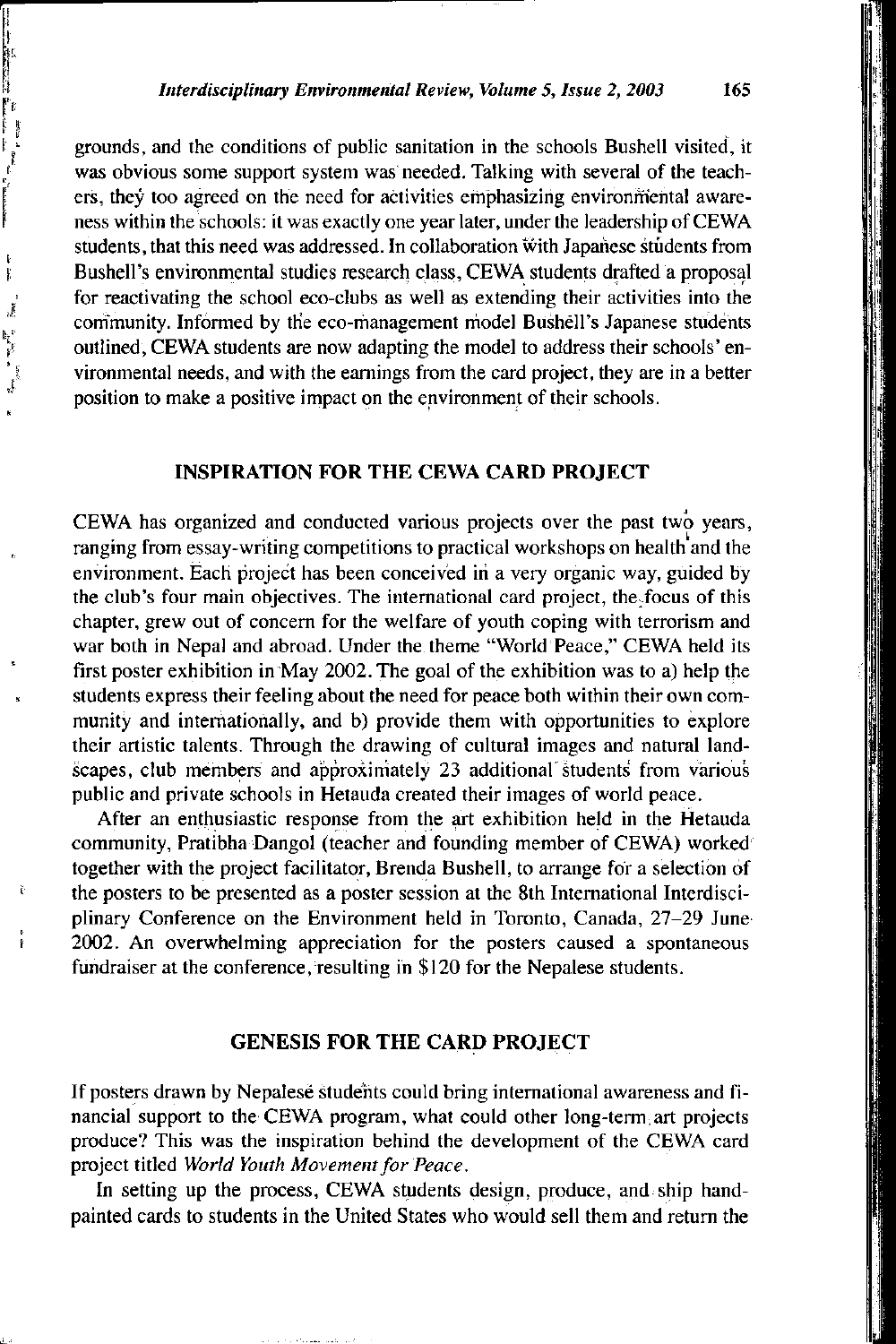profits to CEWA students to use for ongoing club projects. Monies from the spontaneous fundraiser at the conference funded the inspiration.

Returning from the conference, Bushell contacted Ms. Dangol and the two drafted a viable plan, based on the resources and support available to CEWA students. Implementing the project meant not only winning the trust of Ms. Dangol and the students, but also piecing together a realistic time frame that worked for both U.S. and Nepali students. It also meant agreeing upon a fundamental plan for how the project would evolve. The CEWA students were excited to enter into a partnership on a project they believed could impact not only their own lives, but also those of other young people both in their community and around the world.

In the minds of the CEWA students, the card project was envisioned as a way to support young people threatened by conflict, terrorism, and war around the world. Two professors, Bridget Lyons, an economist, and Beverly Kracher, a business ethicist, took this vision back to their respective educational institutions in Connecticut and Nebraska, USA. Though they are experts in different academic disciplines, Lyons and Kracher share the belief that service activities are excellent pedagogical tools. They each advise groups of students at their respective institutions on service projects and thus introduced the CEWA card project. The students from the United States were very interested in this opportunity to work with other youth on a global movement promoting peace and environmental awareness. They also welcomed the project as a chance to apply business knowledge, foster their organizational and leadership skills, and make a connection with people on the other side of the world from a country they knew very little about.

The card project was planned as follows: CEWA students created sample greeting cards. These were mailed and then photographed and e-mailed to the student groups in the USA. Cards were selected by the U.S. groups for reproduction based on visual appeal and message. CEWA students hand drew and painted 200 cards on handmade Nepalese paper. These cards and a corresponding number of handmade paper envelopes were mailed to the U.S. students for sale. U.S. students organized card sales at their various institutions. Sales from the cards totaled \$300.00, which was transferred back to Nepal.

# **WHAT WORKED, WHAT DIDN'T WORK**

Successful partnerships require a shared interest, a plan, and investment by all. The CEWA card project worked because it included these three aspects. The strong relationship between the principals was the firm foundation upon which the CEWA card project took hold. All parties shared the belief that economic well-being, social development, and environmental stability must be addressed together to achieve a sustainable society. Cooperation and sharing responsibilities were evident throughout all phases of the project. Communication by e-mail enabled frank, timely discussions that brought the project to a successful conclusion after the first year. Nevertheless, there were difficulties carrying out the project.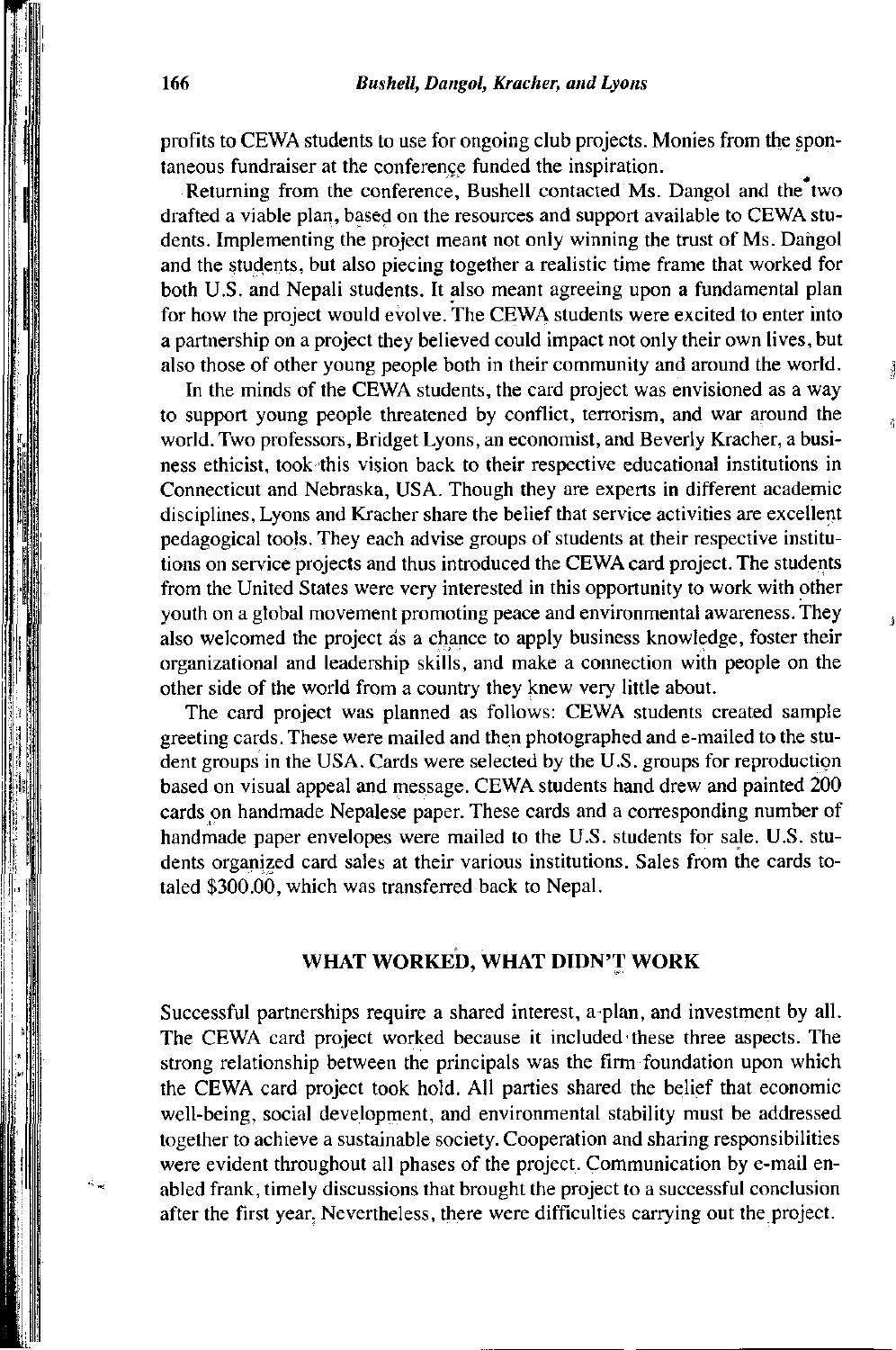1. Transfer of monies between countries was more difficult than initially supposed. To begin with, the Nepali teachers running the organization had neither a joint CEWA bank account nor a personal account. Receiving less than \$100.00 per month in salary, young Nepali teachers have few savings, hence no need for a bank account. Pooling their meager funds, the president of the association, Ms. Dangol, together with another female teacher, was able to open an account in the town's only bank. A bank draft of three hundred dollars was sent from a J. P. Morgan Chase branch bank in Connecticut to the bank in Hetauda. Although the procedure was efficient from the U.S. side, it took nearly two months to complete the transaction in Nepal. In the meantime, CEWA had to negotiate several times for the delay in payment of an express delivery service they had used for the delivery of the cards to Japan, where they were then sent on by express to the U.S. students. Transfer of funds is always of concern in any business partnership, but it is especially so when the system is sometimes unreliable, as is the case in Nepal. The anxiety level concerning the safe arrival of the funds at CEWA was • heightened by the fact that had it not been for the students' effort and passion for the project at both ends, the venture would not have taken off.

֧֧֧֧֦֧֧֧֧֧֧֧֧֧֕֝֟֓֕֝֬֝֬֝֬֓֕֓֝֬֝֬֝֓֝֬֝֬֝֬֝֬<br>֧֪֧֧֧֧֧֧֧֧֧֦֧֦֧֧֪֦֧֧֧֪֪֦֧֦֧֦֧֦֧֧֪֪֦֧֩֩֬֘֩֕֓֬֬֓֬֬֬֬֬֬

ľ

2. Modes of communication made the project difficult to facilitate at certain junctures. As there are no computers in the high schools in Hetauda, it was virtually impossible for CEWA students to communicate regularly with the students in the USA. Only when Ms. Dangol could afford to use the Internet café in town could Bushell communicate her requests and instructions from the U.S. students. Postal service, like banking, is not always dependable, so express delivery, the only other option, made the card project a rather expensive venture for CEWA and Bushell. And even using the most high-tech form of delivery was not always the most effective in this case.

Although Bushell sent digital images to the U.S. students of the sample designs the CEWA students created, it was impossible for them to get a real sense of images painted on Nepali paper: the original sample designs had to be sent. Once the U.S. students decided on the designs they wanted for, the cards, copies of these designs (which Bushell had made before sending the originals to the USA) had to be sent back to CEWA. The unpredictability of communication, combined with the unstable political and social situation throughout Nepal at the time, could be attributed to the lack of quality control in card production.

3. Quality of cards was difficult to ensure. Since CEWA students designed and created cards with particular personal messages and based on particular personal abilities, it was difficult for U.S. students to object to or reject any of their cards. However, each card was handmade, with varying degrees of artistic ability. Nevertheless, U.S. customers are used to high-quality, consistently reproduced cards. While the cards sold extremely well in Fairfield, Connecticut, a wealthy suburb 50 miles from New York City, the students from Omaha, Nebraska, had a difficult time finding the target market for this type of product.

4. The students in Connecticut were fascinated to "meet" students from Nepal, a country they knew little about. The project was very well received and the students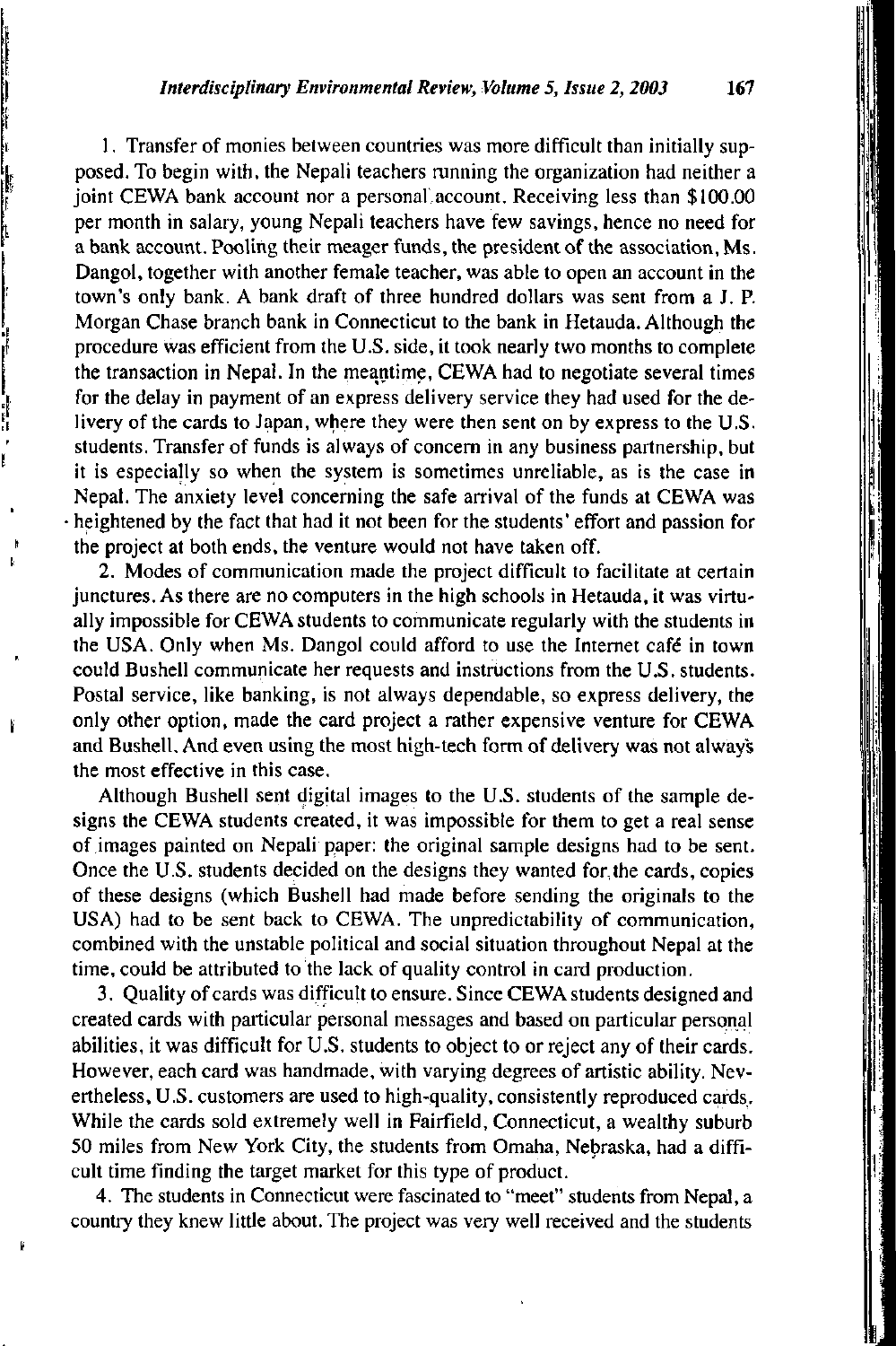are excited about continuing next year. The popularity of the project in Connecticut may have been driven by the diversity of the student group, which included students from different countries, ethnic backgrounds, and religious affiliations. However, for the students from Omaha, Nebraska, a difficulty of the CEWA card project was maintaining interest in Nepalese life while so many other people and places could be served in their own town. This is a common issue for global projects and can be overcome by continuous long-term exposure to the same project.

### **OUTCOMES**

Education for the U.S. students was enhanced in various ways. First, they had the opportunity to participate in a real marketing project and thus gained insight into issues about pricing and promotion. Second, the students experienced firsthand the challenges of global business. Learning about global business issues in the classroom is important, but these issues came to life as the students grappled with real global trade issues, difficulties in cross-cultural communication, and operational issues such as the funds transfer. Finally, students learned about Nepal and the issues and challenges facing the Nepalese. By the end of the project, students had a better understanding of their place in the global community.

The card project proved in many ways to be a rewarding experience for CEWA students.

# **On a Personal Level**

Regardless of caste or ethnicity, the students learned to work together toward a shared goal. Not only has the project allowed them to tap into their creative abilities, it has given them an opportunity to understand the importance of the global community in a very real sense, by sharing their message of peace with others around the world. Realizing the success of this project in the first year has given them confidence and made them more aware of what they can achieve in the future.

#### **On a Community Level**

The monies earned through the card project have been designated for the following areas:

A. Environment Conservation: A percentage of the money will be distributed to both private and government schools for the purpose of activating "eco-clubs" within the schools. Their idea is to hold several workshops focusing on recycling, school ground maintenance, and public sanitation, so that the quality of school life can be improved for all students.

B. School Scholarship: Although public education is free in Nepal, the poorest families still cannot afford to send their children to school because of the cost of uniforms, books, and other items. As of the new school year beginning May